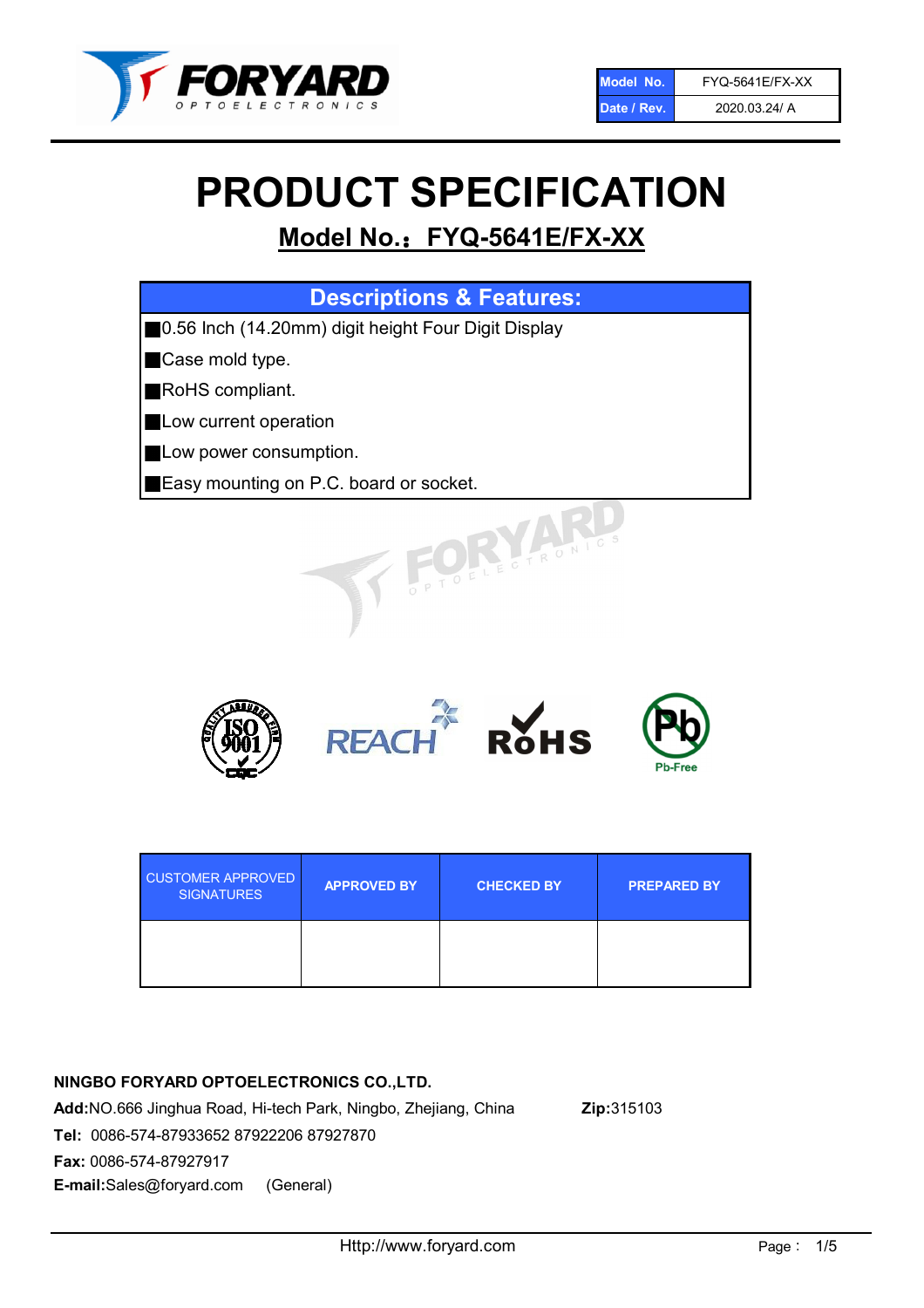

| Model No.   | <b>FYQ-5641E/FX-XX</b> |
|-------------|------------------------|
| Date / Rev. | 2020.03.24/ A          |

#### Model No.: FYQ-5641E/FX-XX

#### ■ -XX: REF Surface / Epoxy color

| Color<br><b>Number</b>     |                |                           |             |                |
|----------------------------|----------------|---------------------------|-------------|----------------|
| REF Surface Color  ○ White |                | ○ Black  ○ Gray           | $\circ$ Red | $\circ$ Green  |
| Epoxy Color                | I⊖ Water Clear | $\circ$ White $\circ$ Red | I⊖ Green    | $\circ$ Yellow |

#### ■ Mechanical Dimensions







- 1. All pins are Φ0.50[.020]mm
- 2. Dimension in millimeter [inch], tolerance is ±0.25 [.010] and angle is ±1° unless otherwise noted.
- 3. Bending≤Length\*1%.
- 4.The specifications,characteristics and technical data described in the datasheet are subject to change without prior notice.
- 5.The drawing is different from the actual one, please refer to the sample.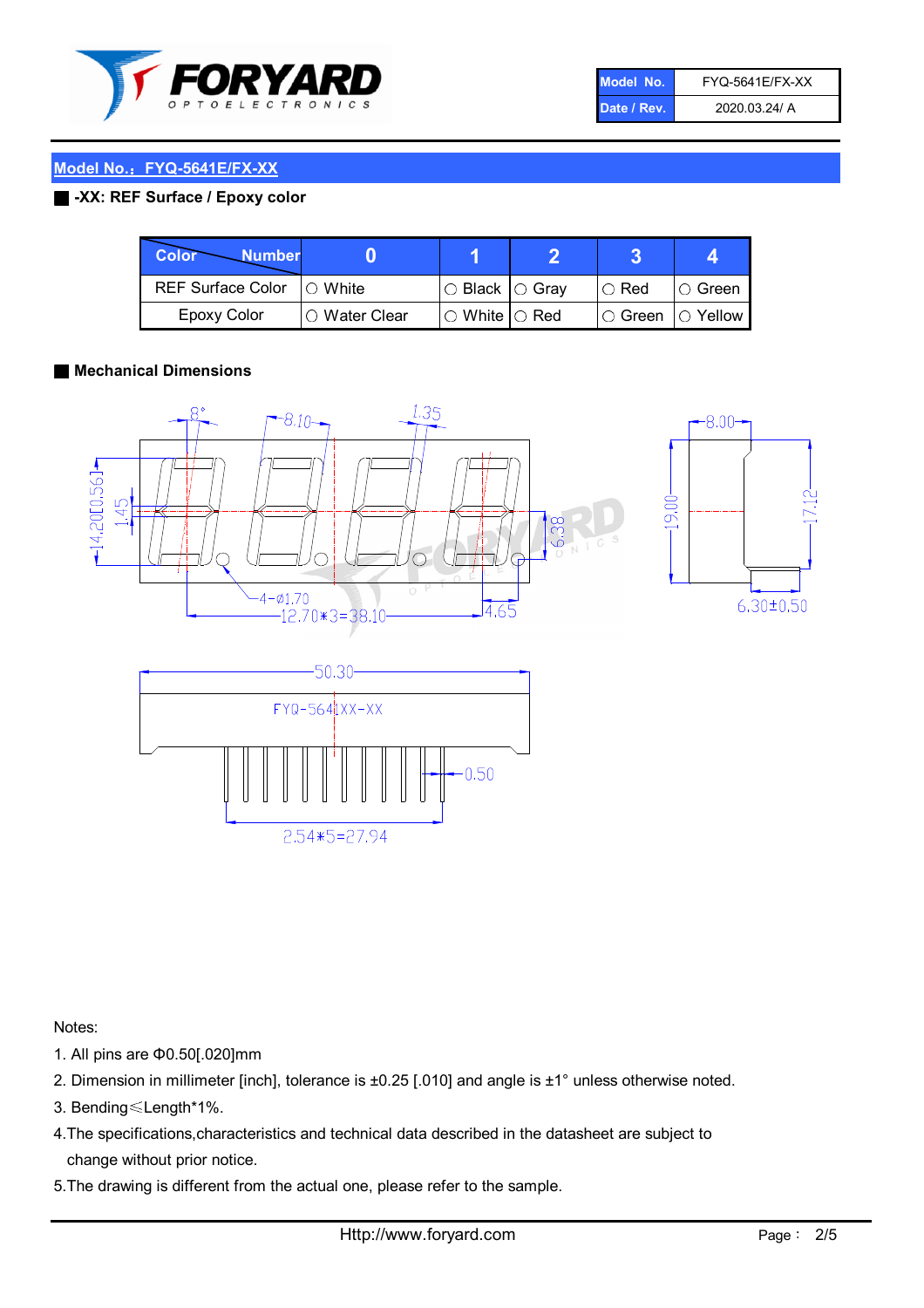

| Model No.   | <b>FYQ-5641E/FX-XX</b> |
|-------------|------------------------|
| Date / Rev. | 2020.03.24/ A          |

### Model No.: FYQ-5641E/FX-XX

■ All Light On Segments Feature & Pin Position



Common Anode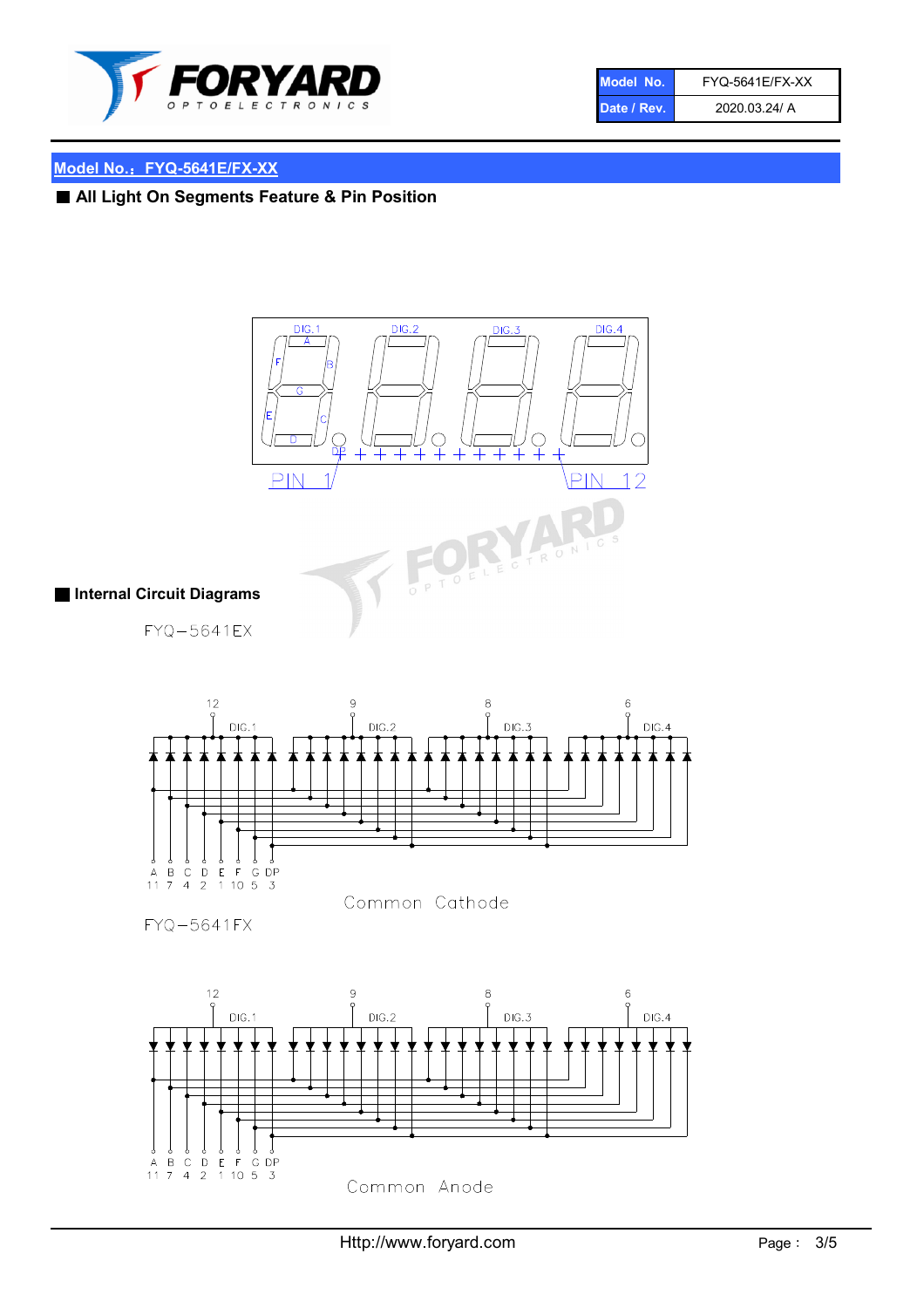

| Model No.   | <b>FYQ-5641E/FX-XX</b> |
|-------------|------------------------|
| Date / Rev. | 2020.03.24/ A          |

(Ta=25℃)

#### Model No.: FYQ-5641E/FX-XX

#### Absolute maximum

| solute maximum ratings       |               |                       |              |            | (Ta=25℃)    |
|------------------------------|---------------|-----------------------|--------------|------------|-------------|
| <b>Parameter</b>             | <b>Symbol</b> | <b>Test Condition</b> | <b>Value</b> |            |             |
|                              |               |                       | <b>Min</b>   | <b>Max</b> | <b>Unit</b> |
| Reverse Voltage              | VR            | $IR = 30$             | 5            |            |             |
| <b>Forward Current</b>       | ΙF            |                       |              | 30         | mA          |
| Power Dissipation            | Pd            |                       |              | 100        | mW          |
| <b>Pulse Current</b>         | Ipeak         | Duty=0.1mS,1KHz       |              | 150        | mA          |
| <b>Operating Temperature</b> | Topr          |                       | $-40$        | $+85$      | °C          |
| Storage Temperature          | Tstr          |                       | $-40$        | $+85$      | °C          |

#### ■ Electrical-Optical Characteristics

#### ● Color Code & Chip Characteristics:(Test Condition:IF=10mA)

Typ Max S | Hi $\textsf{Red}$  | AlGaInP | 660nm LE 20nm | 2.00 | 2.50 D | Super Red | AIGaAs/DH | 650nm | 20nm | 2.00 | 2.50 E | Orange | GaAsP | 625nm | 35nm | 2.00 | 2.50 A | Amber | GaAsP | 610nm | 35nm | 2.00 | 2.50 Y | Yellow | GaAsP | 590nm | 35nm | 2.00 | 2.50 G Yellow Green AIGaInP | 570nm | 10nm | 2.00 | 2.50 3.00 3.80 3.00 3.80 W | White | InGaN/GaN | X=0.29,Y=0.30 |CCT:9500K| 3.00 | 3.80 UHR Ultra Hi Red | AlGaInP | 640nm | 20nm | 2.00 | 2.50 UR | Ultra Red | AlGaInP | 635nm | 20nm | 2.00 | 2.50 UE Ultra Orange | AIGaInP | 625nm | 20nm | 2.00 | 2.50 UA Ultra Amber | AIGaInP | 610nm | 20nm | 2.00 | 2.50  $UV$  Ultra Yellow  $\vert$  AlGaInP  $\vert$  590nm  $\vert$  20nm  $\vert$  2.00  $\vert$  2.50  $\text{UG}$  Ultra Yellow Green | AIGaInP | 570nm | 30nm | 2.00 | 2.50 PG Pure Green | InGaN | 520nm | 36nm | 3.00 | 3.80 30nm 3.00 3.80 30nm 3.00 3.80 UW |Ultra White | InGaN/GaN | X=0.29,Y=0.30 |CCT:9500K| 3.00 | 3.80 10~20 Standard brightness Forward Voltage(VF) Unit:V 15~30 10~20 10~20 625nm GaAsP 590nm **Emitting Color Dice Material** 10~21 610nm Luminous **Intensity** (Iv) Unit:mcd AlGainP 660nm GaAsP GaAsP AlGaAs/DH **Spectral** Line halfwidth (∆λ1/2) Peak Wave Length $(\lambda_{\rm P})$ UB 460nm 635nm AlGaInP AlGaInP AlGaInP InGaN/GaN AlGaInP | 570nm | 10nm | 2.00 | 2.50 | 10~20 30~105 30~135 460nm 520nm Ultra brightness **AlGaInP** AlGaInP 60nm AlGaInP 640nm Segment-to-Segment Luminous Intensity ratio(Iv-M) 1.5:1 610nm 9~20(mw) 350~450 470nm 120~180 120~180 Ultra Blue InGaN/GaN InGaN/GaN 9~20(mw) 20~50 280~600 570nm | 30nm | 2.00 | 2.50 | 20~60 470nm 590nm InGaN/GaN B Blue I InGaN 40~85 60~120~180 40~70

#### Note:

1.Luminous Intensity is based on the Foryard standards.

2.Pay attention about static for InGaN